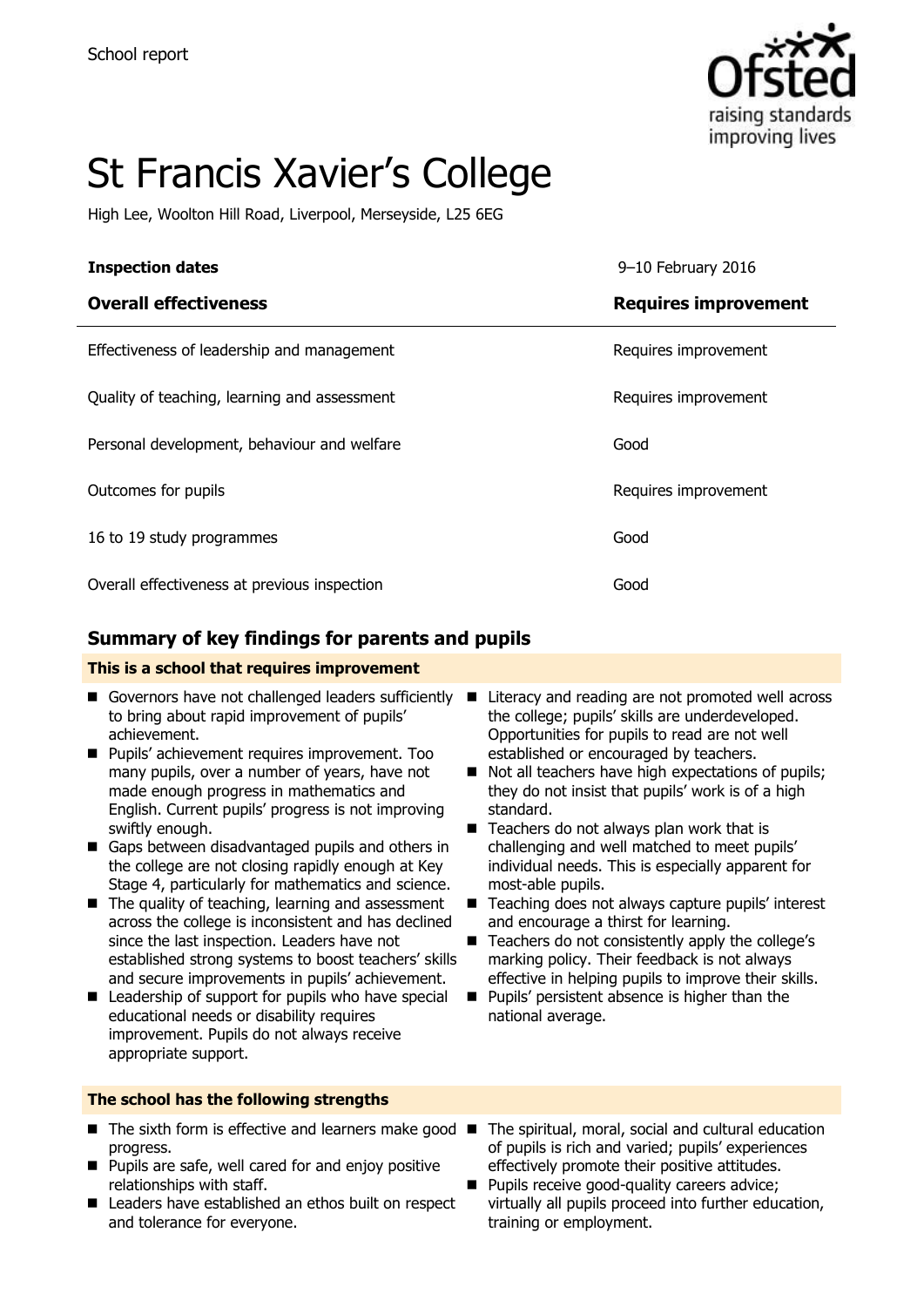

# **Full report**

#### **What does the school need to do to improve further?**

- Strengthen the impact of leadership on pupils' achievement by:
	- ensuring that governors provide more robust challenge to the headteacher and senior leaders for the progress of different groups of pupils, particularly the most able and those with special educational needs
	- identifying and sharing good teaching skills widely and frequently across the college
	- improving the leadership of special educational needs and intensifying the academic support for pupils who have special educational needs or disability, so that it is consistently good across the college
	- ensuring that teachers consistently apply the college's marking policy so that pupils know what they need to do to improve
	- ensuring that literacy teaching is coordinated well across the curriculum so as to improve pupils' literacy skills
	- creating good opportunities for pupils and learners to read widely and often across the college.
- **IMPROVE THE QUALITY OF THE AND THE LEARTER IS COLLEGE AT LACE IS CONTEX** Improve the quality of teachers:
	- use pupils' assessment information to plan learning which fully meets the needs of all groups of pupils, including the most-able pupils
	- set work for all pupils, which consistently provides a high level of pace and challenge
	- have high expectations of the quality of pupils' work in all subjects and all year groups
	- provide more lessons that stimulate and excite pupils' love for learning
	- contribute to a stronger reading culture and raise the importance of reading across the college.  $\frac{1}{2}$
- **Improve pupils' progress across the college, particularly for disadvantaged pupils in science and** mathematics, so that it is at least in line with that of pupils nationally.
- **E** Reduce the proportion of pupils who are persistently absent by strengthening the range of strategies undertaken to engage with parents and other agencies.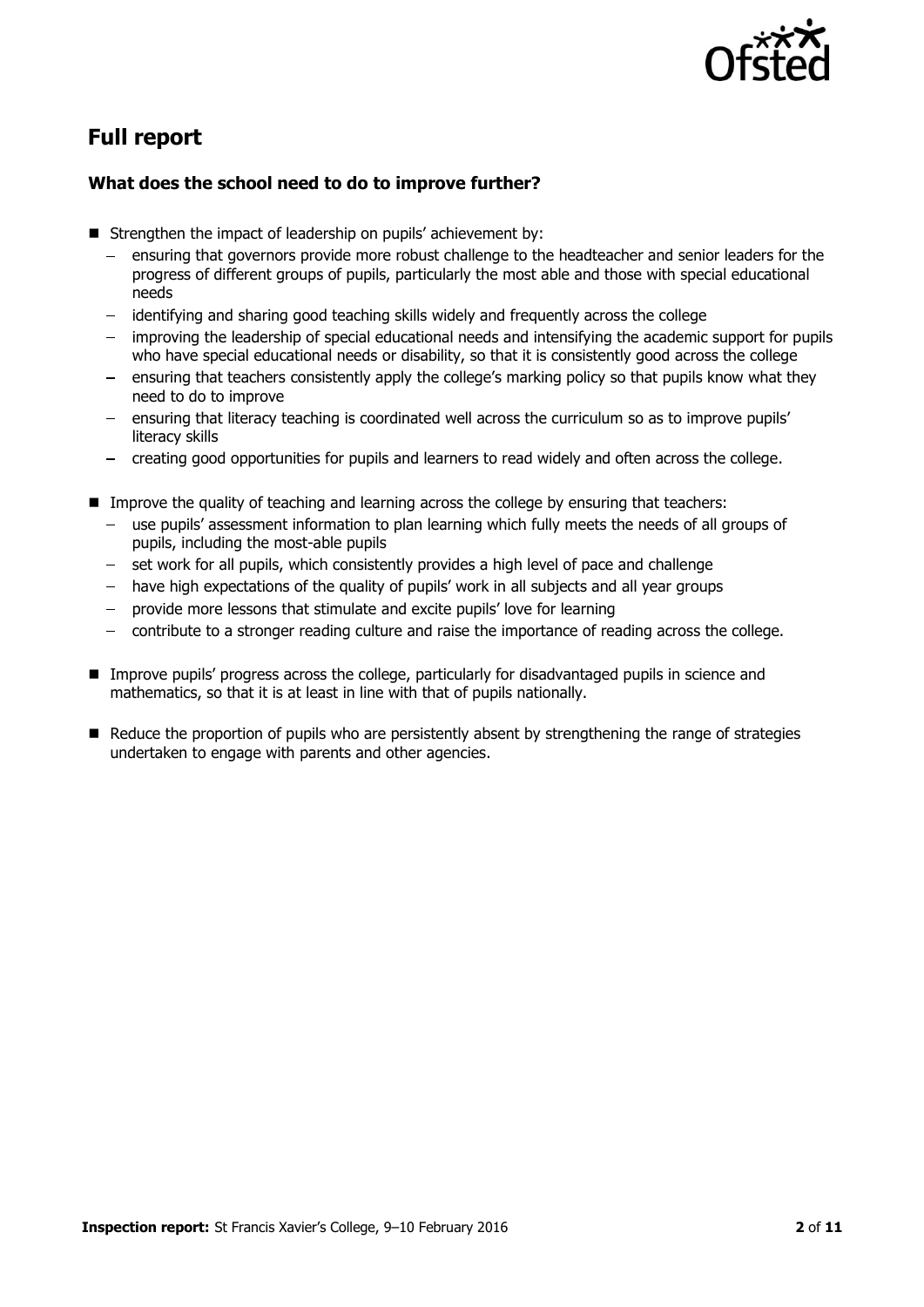## **Inspection judgements**



#### **Effectiveness of leadership and management requires improvement**

- Although leaders and governors have a strong desire to support pupils in their care, they have not acted swiftly enough to bring about the necessary improvements, particularly in pupils' achievement.
- Leaders' views of the quality of teaching are too positive; they do not always sharply identify areas for development. Strategic plans to improve teaching and learning are not always effective. Leaders do not provide regular opportunities for teachers to share good practice and to develop their teaching skills. Consequently, teachers' skills are underdeveloped and pupils' achievement is not rapidly improving across all areas of the college. Some actions taken by effective leaders have improved pupils' achievements. For example, there has been an improvement in the rates of progress made by disadvantaged pupils in English, mathematics and science at Key Stage 3.
- **E** Leaders have correctly identified some areas of the college that need further support and have sought expertise from successful schools and the local authority. For example, the local authority has provided support in developing the new mathematics curriculum. While it is too early to fully assess the impact of all support, initial indications are that it is beginning to have a positive impact on the work of the college and pupils' outcomes at Key Stage 3. However, leaders have not been quick to act since the last inspection and valuable time was lost before engaging additional support for teachers and pupils. Consequently the impact on pupils' achievements has been reduced.
- Leadership of special educational needs does not always successfully support pupils' achievement and consequently there is mixed success across subjects in the college. Teachers' training and understanding of how to support pupils with special educational needs is not strongly embedded across the whole college.
- Literacy is not well coordinated by all leaders involved and consequently strategies to improve pupils' literacy do not have a wide enough impact. Errors in pupils' spelling, punctuation and grammar stubbornly remain.
- Leaders and the school librarian do not promote the importance of reading well across the college. Consequently, some pupils' reading skills are not well developed.
- **Subject leaders do not regularly check that teachers' planning is well matched to the needs of all pupils.** Consequently, the most able pupils are often underchallenged and do not make the progress of which they are capable.
- The funding for disadvantaged pupils is spent on a range of different strategies. Leaders measure the impact of strategies carefully and there are strong systems to track and monitor pupils' progress. Disadvantaged pupils are now making good progress across many subjects at Key Stage 3. Destinations for disadvantaged pupils are very strong; nearly all move onto successful next steps. However, the headteacher has rightly identified achievement for disadvantaged pupils, at Key Stage 4, as an area to improve further.
- Safeguarding is taken seriously by all leaders. Staff are well supported and receive regular training relating to child protection. For example, all staff have completed online training for keeping children safe and they have received 'Prevent' training to heighten their awareness of the risks of radicalisation and extremism.
- The local authority has a good relationship with the college and meets with the headteacher regularly throughout the year. It is providing a good level of support including support programmes for middle leaders and further leadership, 'masterclass', training.
- Middle leaders of subject areas are skilled in tracking and monitoring pupils' assessments within their subject areas. They make effective use of information on pupils' progress to ensure that pupils who are falling behind receive the additional help they need. They hold teachers in their charge to account and ensure that underachievement is swiftly identified and supported. For example, identified pupils can gain further support by attending classes after normal hours, 'night owl'.
- Leaders evaluate whether staff meet their performance targets. These targets are linked to pupils' achievement. Progression for teachers to an upper pay band is declined if their pupils make insufficient progress. Leaders ensure that all staff have access to external professional development. Staff who spoke to inspectors welcomed the opportunities they were given to attend external courses. A high number of staff have been supported through gaining professional qualifications, which have sharpened their skills in leadership and subject knowledge.
- The college provides rich diverse opportunities for pupils to widen and enhance their range of social skills. For example, pupils regularly take part in the college orchestra, choir, art club and debating clubs. Pupils show a willingness to participate and extend their understanding of the world around them by grasping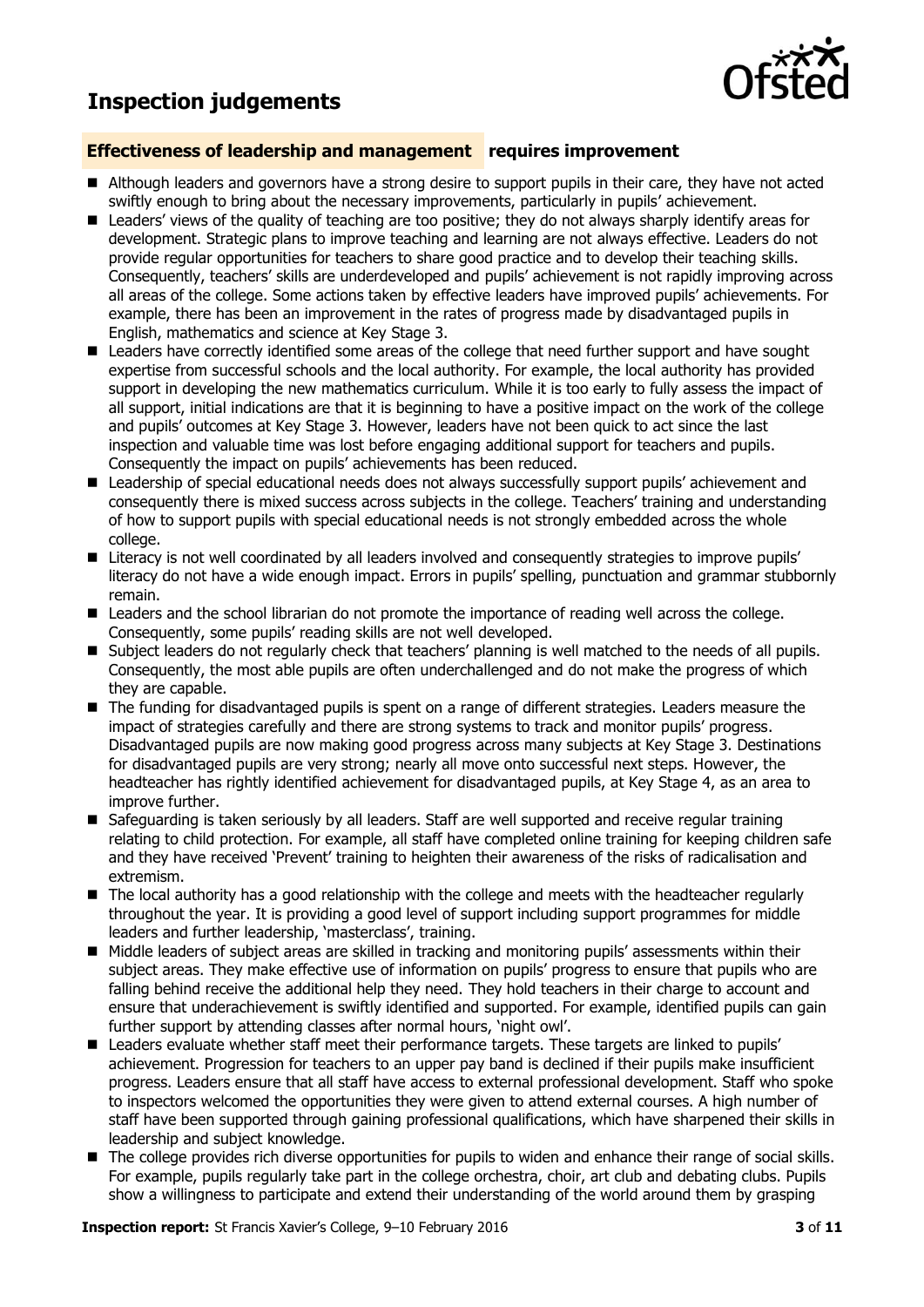

opportunities to take part in extra-curricular visits, including abroad. Teachers and leaders encourage pupils to immerse themselves in challenges that support their community and charities. In this way, many pupils make a positive contribution to life in modern Britain.

- The college offers a broad and balanced curriculum and pupils have a wide range of choices available. All pupils study religious education at GCSE. There is a high level of coverage of other world faiths and a clear focus on respecting differences. The curriculum is further enhanced by 'Learn 2 Learn', studied by all pupils, which provides them with information and guidance about how to lead safe, healthy lives and make appropriate lifestyle choices.
- Newly qualified teachers and trainees are provided with good-quality support from leaders.

#### ■ The governance of the college

- Governors are committed to improving the college, attend regular meetings and are aligned with the ethos of the Catholic provision.
- Governors are appropriately involved in making decisions about whether teachers should receive pay rises, based on their pupils making good progress.
- Finance and budgets are well managed by governors, they keep a close eye on resources and deployment, ensuring that a sensible balance is achieved for the benefit of pupils and learners.
- Governors are loyal to the college and offer support to senior leaders. They are well informed about some aspects of the college's work. However, they do not always provide robust challenge to leaders, nor do they always question deeply enough, to understand the lack of pupils' achievement across the college. Consequently, pupils' progress and attainment are not improving swiftly enough.
- The arrangements for safeguarding are effective. The college makes safeguarding a high priority through topics that pupils are taught in the curriculum, information promoted via their website and through liaison with a range of external agencies; pupils are fully supported and safe. Pupils who attend off-site provision are checked upon by leaders and care is taken to ensure that they are appropriately safeguarded.

#### **Quality of teaching, learning and assessment requires improvement**

- Teaching, learning and assessment require improvement because teachers' expectations of what pupils can achieve are not consistently high enough. As a result, there is too much variability in the quality of teaching and learning across subjects and between years.
- Teachers do not always have high enough expectations of pupils' presentation of work; pride in pupils' work is not consistent in pupils' books. There has been too little improvement in the presentation of work in books, despite this being an area for improvement during the last inspection. Leaders and teachers do not promote reading as a high priority. There are no effective initiatives to develop or support reading strongly across the college; low reading skills remain a barrier to learning for some pupils.
- Teaching for disabled pupils who have special educational needs or disability is too variable. In some lessons, teachers make sure that the particular learning needs of individuals are accurately met, which means that pupils are able to make progress. However, too often work is not well matched to pupils' skills and abilities and support from teaching assistants is not always provided, so progress is sometimes hindered.
- Teachers do not effectively check pupils' understanding before moving on to new learning. Opportunities to address misunderstandings in the classroom are sometimes missed. Consequently, pupils' progress slows and they do not reach their potential in all subjects.
- The quality of teaching and assessment varies too much between teachers and subjects. Teaching is too often bland and lacks adventure to engage pupils. However, in modern foreign languages teaching and achievement are stronger. This is because teachers have high expectations of the pupils, plan lessons to suit all types of learners and insist that pupils complete tasks to a high standard.
- The college-wide feedback policy asks teachers to give pupils feedback and suggest areas for improvement which build on the work that pupils have completed. However, the policy is not applied consistently by teachers and opportunities are regularly missed to accelerate pupils' progress because they do not always know what they need to do to improve. Teachers do not always follow the college's marking policy; consequently, pupils' understanding of spelling, punctuation and grammar is not effectively developed across subjects.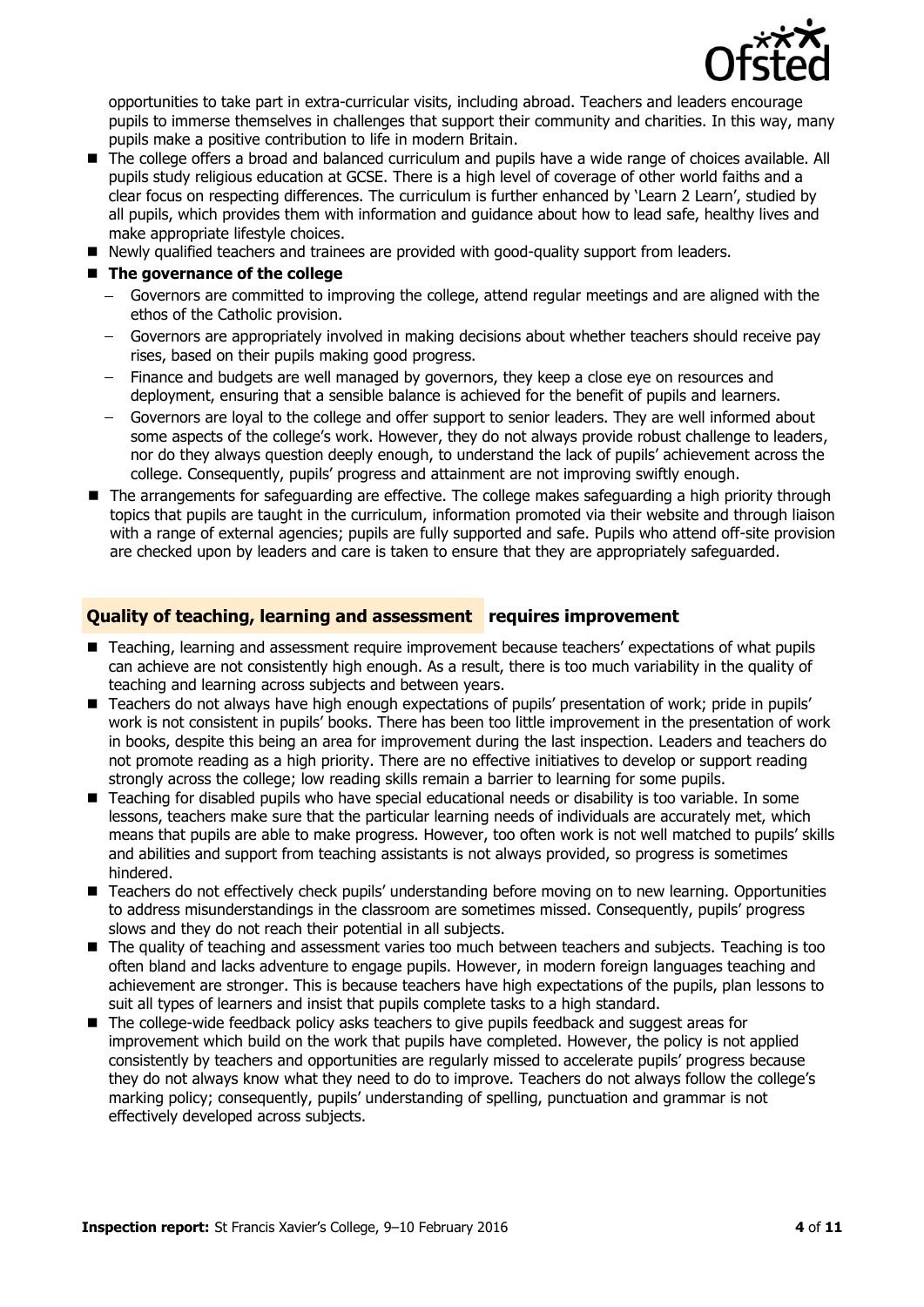

- Teachers do not always have high expectations of what pupils can achieve; there is sometimes insufficient pace and challenge in lessons. Too often, most-able pupils are not given work that stretches and deepens their learning and their progress is narrowed. The slow pace of learning and the absence of challenge in some lessons, supported by work seen in exercise books, highlights the need for greater expectations of pupils.
- The leader of mathematics has adjusted and improved the teaching and learning within the Key Stage 3 curriculum; developing mastery and building in problem solving and reasoning skills. Pupils' achievement and enjoyment are showing signs of improvement.
- Most teachers have a good subject knowledge. Teachers frequently check pupils' assessments across their departments and also with some external providers, improving the accuracy of their judgements.
- In most lessons there is a positive ethos for learning; good relationships exist between teachers and pupils. Pupils spoken to during the inspection expressed high regard and loyalty towards their teachers.
- **Teachers recognise the importance of their subjects in supporting pupils' spiritual, moral, social and** cultural development and teachers ensure that their curriculum incorporates these aspects clearly during lessons. For example, pupils are able to explore moral issues and dilemmas through the literature of Lord of the Flies and An Inspector Calls.

# **Personal development, behaviour and welfare is good**

#### **Personal development and welfare**

- The college's work to promote pupils' personal development and welfare is good. Pupils wear their uniform smartly and are proud of their college, which is tidy and free from graffiti. Pupils show respect for each other's background, faith and sexual orientation.
- The ethos of the college is calm and built on strong relationships and respect for each other. All pupils spoken to by inspectors said that they felt very safe in college and that if there was any bullying, it was dealt with swiftly by teachers. Pupils are knowledgeable of the different types of bullying that can occur; pupils understand that homophobic attitudes are unacceptable and also know how to keep themselves safe online.
- No derogatory or abusive language was heard during the inspection. Pupils agreed that if an incident did occur, they would confidently report it to teachers. Those spoken to know the name of the designated safeguarding lead officer.
- Providing good quality parental support is of high importance to leaders. Leaders have invested in a social worker to provide further support for some parents and families alongside outreach support from a local school that specialises in behaviour.
- The college is committed to providing pupils with reflection opportunities and promoting the spiritual, moral, social and cultural development of all pupils through a well-planned assembly programme. For example, pupils have reflected morally on the Holocaust and have taken part in anti-bullying week.
- Tutorial time is used to check upon the welfare of pupils; teachers skilfully use the time to ensure that pupils can reflect upon world issues. For example, the topic 'Ash Wednesday' was used by teachers to develop deep and meaningful discussions with pupils about why they should 'love thy neighbour'.
- Some selected Key Stage 3 pupils are able to develop their skills through well-led weekly activities from an outside provider, 'Commando Joe's'. Pupils told inspectors how this had improved their confidence and resilience to life challenges; leaders reported improvements in behaviour and attendance as a result of pupils' participation in the project.
- **Pupils receive effective careers guidance, and support for pupils selecting their options is well structured.** Year 10 pupils receive one-to-one interviews with an independent careers adviser to ensure that they are fully briefed on the skills and qualifications they need to succeed in their next steps. Careers conventions are well organised and attended by a wide range of providers to support the aspirations of Year 10 pupils and post-16 learners. Leaders are keen to develop pupils' employability skills and ensure that all Year 10 pupils complete a curriculum vitae and take part in 'practice interviews' with external employers. Leaders have a strong grasp on pupils' aspirations and ensure that appropriate steps are put in place to support successful destinations of all pupils.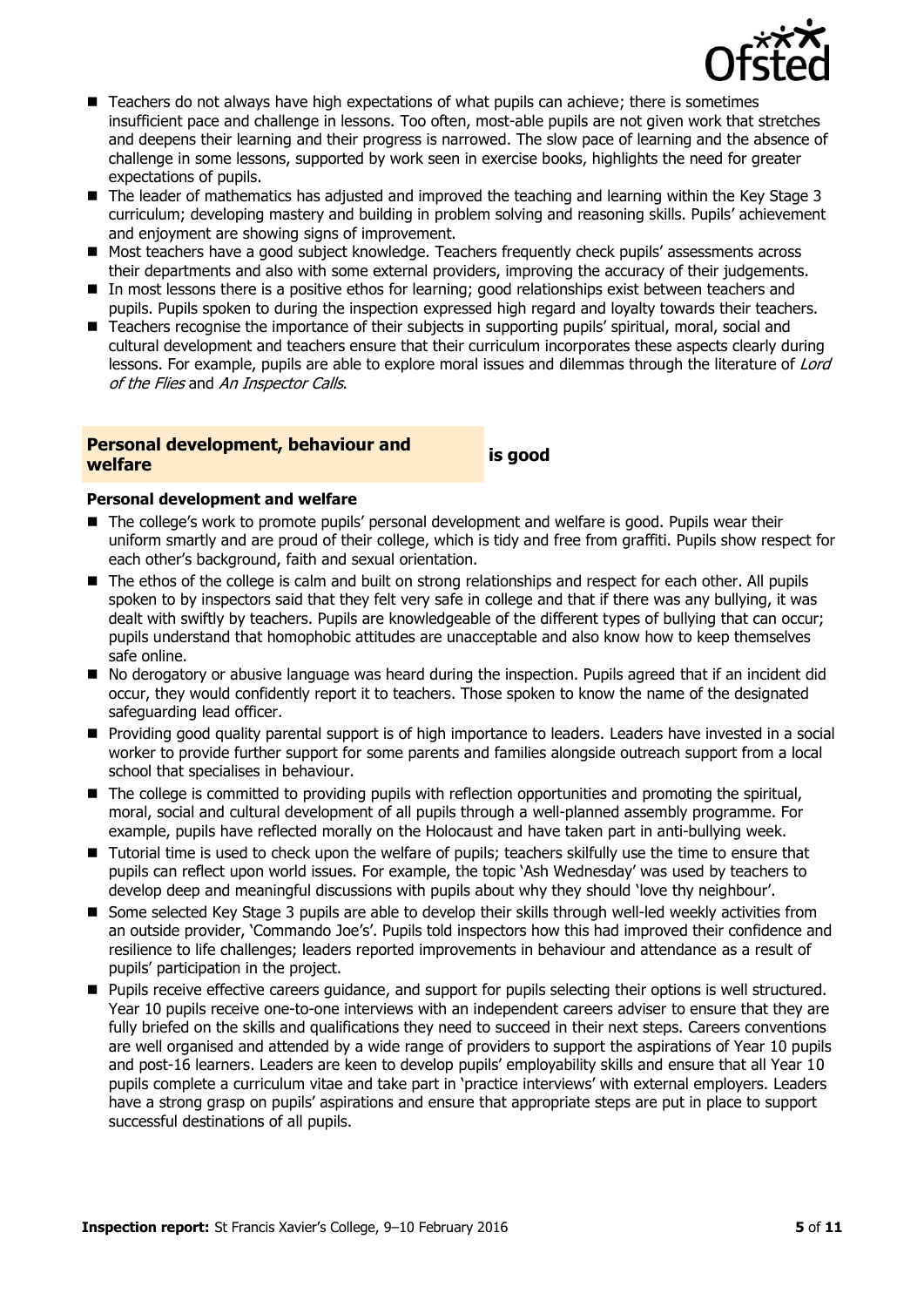

#### **Behaviour**

- **The behaviour of pupils is good. The vast majority of pupils behave well during social times and lesson** times. Almost all pupils have good attitudes to learning and try their best, even when the pace of learning slows as a result of weaker teaching.
- Relationships between pupils and staff are very positive. Pupils are respectful and courteous of staff and of each other. They speak warmly of the efforts that staff make to look after them.
- Pastoral leaders promote the importance of good attendance and effectively deploy a wide range of strategies. This includes agencies, attendance officers, youth services and support staff. As a result, pupils' attendance across the college is improving and is very close to the national average. The rate of attendance this term for pupils is significantly above the rate at the same time last year, with no significant differences between any pupil groups. The attendance of the small number of pupils receiving off-site provision is checked regularly. There is an effective partnership that exists between the college's leaders and the provisions' leaders.
- The college has implemented a series of sanctions against parents to tackle persistent absence. Levels of persistent absenteeism, although reducing, are still too high.

#### **Outcomes for pupils require improvement**

- Outcomes require improvement because there has been a significant trend of poor attainment and progress and current college information does not show a consistent trend of swift enough improvement. GCSE results for pupils gaining five GCSE qualifications at grades A\* to C, including English and mathematics, were below the national average in 2013, 2014 and 2015. Although results in 2015 were moving closer to the national average, the improvement over time is not swift enough. Pupils' progress figures in English, mathematics and science reveal a two-year trend of significantly poor progress compared to that found nationally.
- The most-able pupils do not always reach the high levels of attainment of which they are capable. In the past, too few of these pupils have attained the highest GCSE grades. This is particularly the case in science, mathematics, geography and religious education. The college's own recent information shows that most-able pupils are beginning to make better progress but this is not yet consistent across all subjects.
- Overall, pupils who have special educational needs or disability, although well cared for, do not make the progress that they should because of inconsistent effective support.
- $\blacksquare$  Not enough pupils, particularly those who are disadvantaged, made expected progress and more than expected progress in English and mathematics in 2015. Current information shows that disadvantaged pupils are now making better progress in Year 11.
- As with most other groups of pupils, lower-attaining pupils do not always make good enough progress to help them catch up with others. For example, last year pupils who received additional support through the Year 7 catch-up programme (which is additional funding given to schools to support those who join with attainment in English and mathematics below what is expected) did make the good progress required to catch up. However, current Year 7 pupils who are receiving this support are not making similar swift progress. For example, pupils who entered the college in Year 7 with lower than average reading levels are not making consistently good progress in reading programmes.
- In Key Stage 3, the gaps between the progress that disadvantaged pupils and others are making is narrowing with some closing altogether in religious education, humanities and languages. In Key Stage 4, gaps between the progress that disadvantaged pupils and others are making are reducing across a wide range of subjects in Year 11. However, progress gaps in Year 10 remain a concern.
- In Key Stage 3, the proportions of pupils making expected progress are in line with those found nationally. Consequently, more pupils in Years 7 to 9 are on track to making better progress from their relative starting points.
- According to current predictions based on accurate information, in 2016 pupils' progress in mathematics and English are set to improve. The gaps between disadvantaged pupils and others in school, and those nationally, will reduce. Improvements in English are greater than those in mathematics because of the comparative strength of teaching.
- **Pupils attending off-site provision are making the progress that is expected of them.**
- Attainment in in modern foreign languages is consistently above the national average.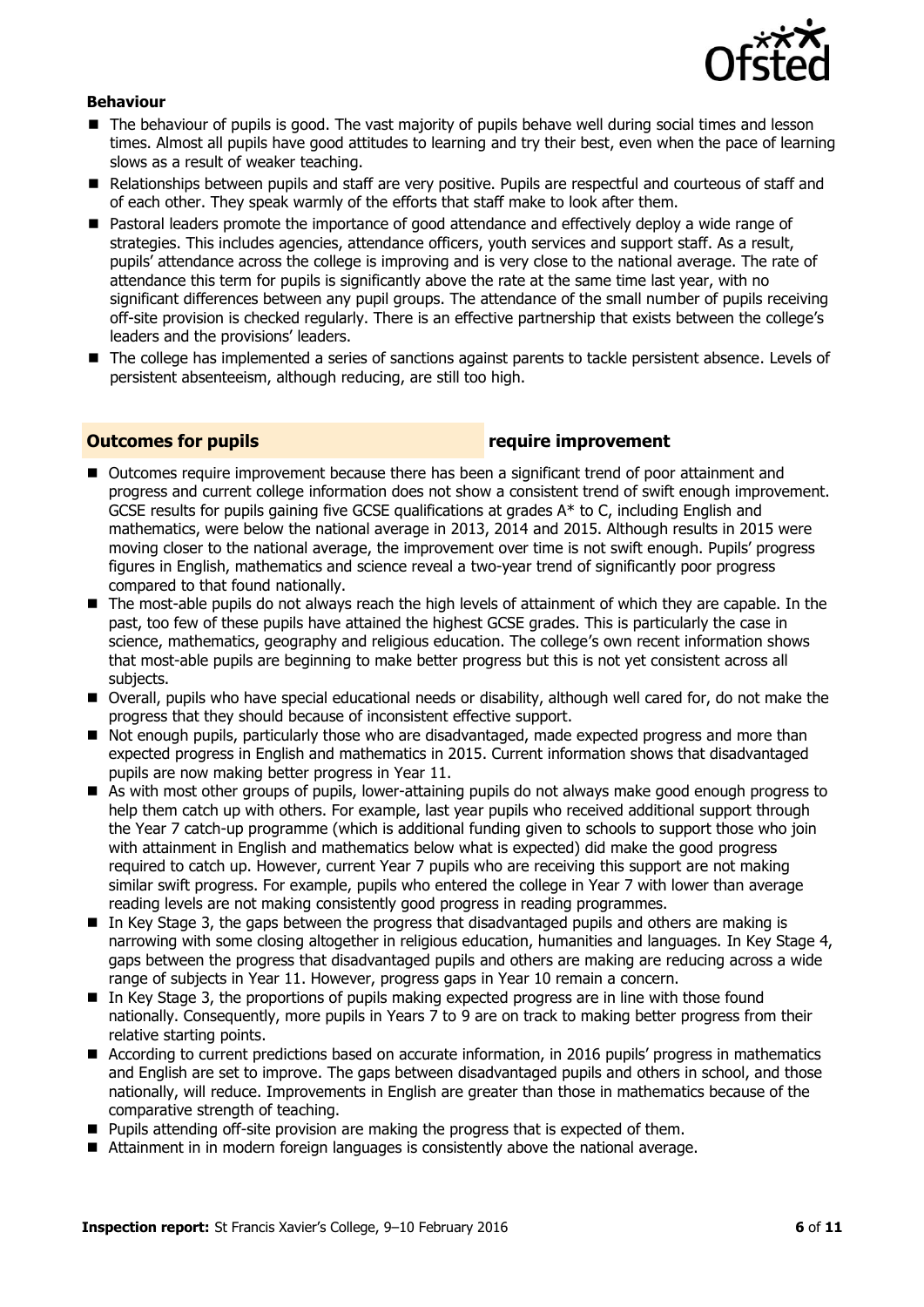

Good careers advice is provided and this is reflected in very few pathway changes at Key Stage 4 and in the sixth form. Leaders ensure that pupils and learners can access well-structured impartial careers advice to support their next steps; as a consequence, the number of pupils and learners going on to sustained education, employment or training is well above national averages.

#### **16 to 19 study programmes are good**

- This is a good sixth form; learners' achievement is good. The head of sixth form is devoted to ensuring success for all learners. Leaders monitor learners' achievement and attendance and keep parents informed of learners' progress.
- The sixth form provides a safe environment and teachers' expectations of learners are high. Learners are happy and attend well. Facilities available for learners are good, teachers provide regular support and learners have open access to the common room – a positive and purposeful learning environment.
- Learners' progress in developing their personal, social and employability skills are good; the college provides a well-balanced formal curriculum and ensures that all learners following vocational courses engage in appropriate work experience. The curriculum meets the requirement of the 16–19 study programme; learners follow individual study programmes that prepare them well for their next steps, with effective impartial careers advice.
- **E** Routes and pathways for learners are evaluated by leaders and additional support for the most able is offered through a successful support programme, the 'mentoring programme'. Consequently there has been a significant rise in the number of pupils going on to higher education and attending top universities, along with continued success with employment and apprenticeships.
- The sixth form tailors its curriculum to meet learners' demands and abilities. The curriculum courses are wide and varied, with well-established and successful A-level qualifications. Leaders consciously adapt their curriculum for future learners, and plan to offer further curriculum choice, for example sports leadership courses. Leaders offer an extra hour on the timetable for additional support, 'lesson six'. This support is well attended and improves learners' outcomes. For example, learners studying modern foreign languages have increased their speaking and listening grade by accessing support during this additional time.
- **Specialist teachers plan learning with a clear purpose and use their strong subject knowledge to engage** and challenge learners so they make good progress. Discussions are expertly led by sixth form teachers to develop knowledge and inspire a curiosity for learning. Learners respond well to teachers' questions, and provide thoughtful responses that demonstrate good knowledge and understanding of the subject. Learners have positive attitudes and high levels of pride and commitment and told inspectors, 'we are shaping our future'.
- The proportion of learners completing courses within the sixth form has increased and is now strong.
- Very few learners join the sixth form without a GCSE grade C or above in English and mathematics. The college provides appropriate support and opportunities for these learners to gain this qualification quickly. Success rates for those re-taking English and mathematics at GCSE level are very high.
- Learners have the opportunity to immerse themselves in a rich variety of non-qualification activity: for example, taking part in public speaking events and the Duke of Edinburgh's Award programme.
- A comprehensive programme is in place to develop learners' spiritual, moral, social and cultural development during tutorial time. For example, learners recently developed their understanding of the political situation in Syria and the refugee crisis.
- Sixth form learners are excellent role models for younger pupils. They are proud to take an active part in college life and are encouraged to broaden their horizons and reflect on how their skills can benefit people other than themselves. For example, some learners volunteer to give their time to support younger pupils studying GCSE mathematics. Learners also act as prefects around the college and attend the college council meetings. Team work and organisational skills are developed through the organisation of charity fundraising events and by taking an active, 'management role' during the college performing arts production.
- Outcomes across the sixth form have increased for A-level and vocational qualifications. There are no significant differences between the achievement of disadvantaged learners and their peers.
- In 2015, learners' attainment in A-level qualifications was in line with national figures. There has been a rise in the number of learners gaining A-level grades  $A^*$  to B and grades  $A^*$  to C in 2015.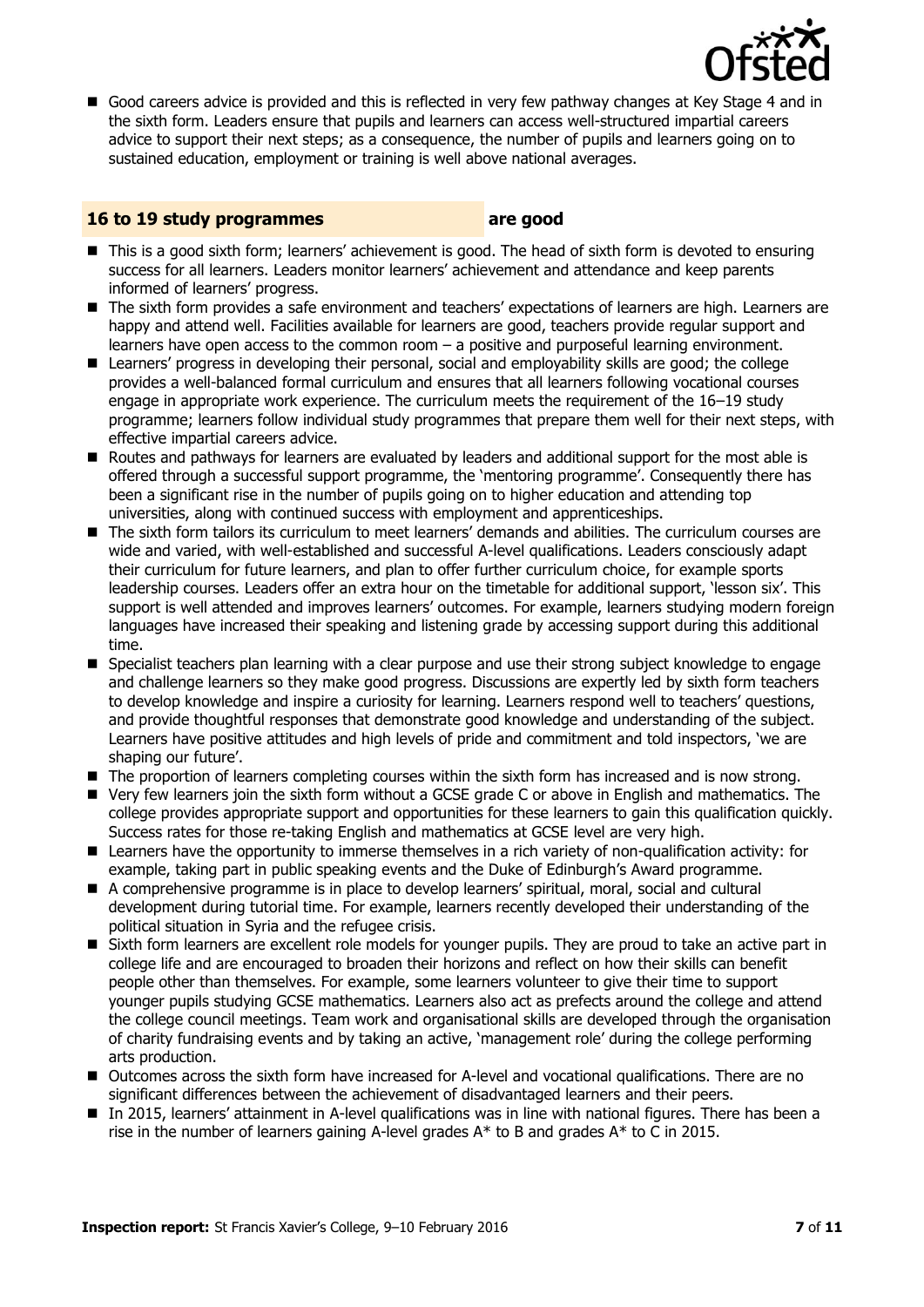

■ The advice and support given to learners on entry to the sixth form is strong, as is the advice that learners receive in preparation for life beyond the sixth form: university, further training or employment. Leaders ensure that all learners access five days throughout the year to support their next steps, 'Future Focus Days'. These days provide learners with clear information on: finances and budgeting, personal statements, apprenticeships, university and employability skills.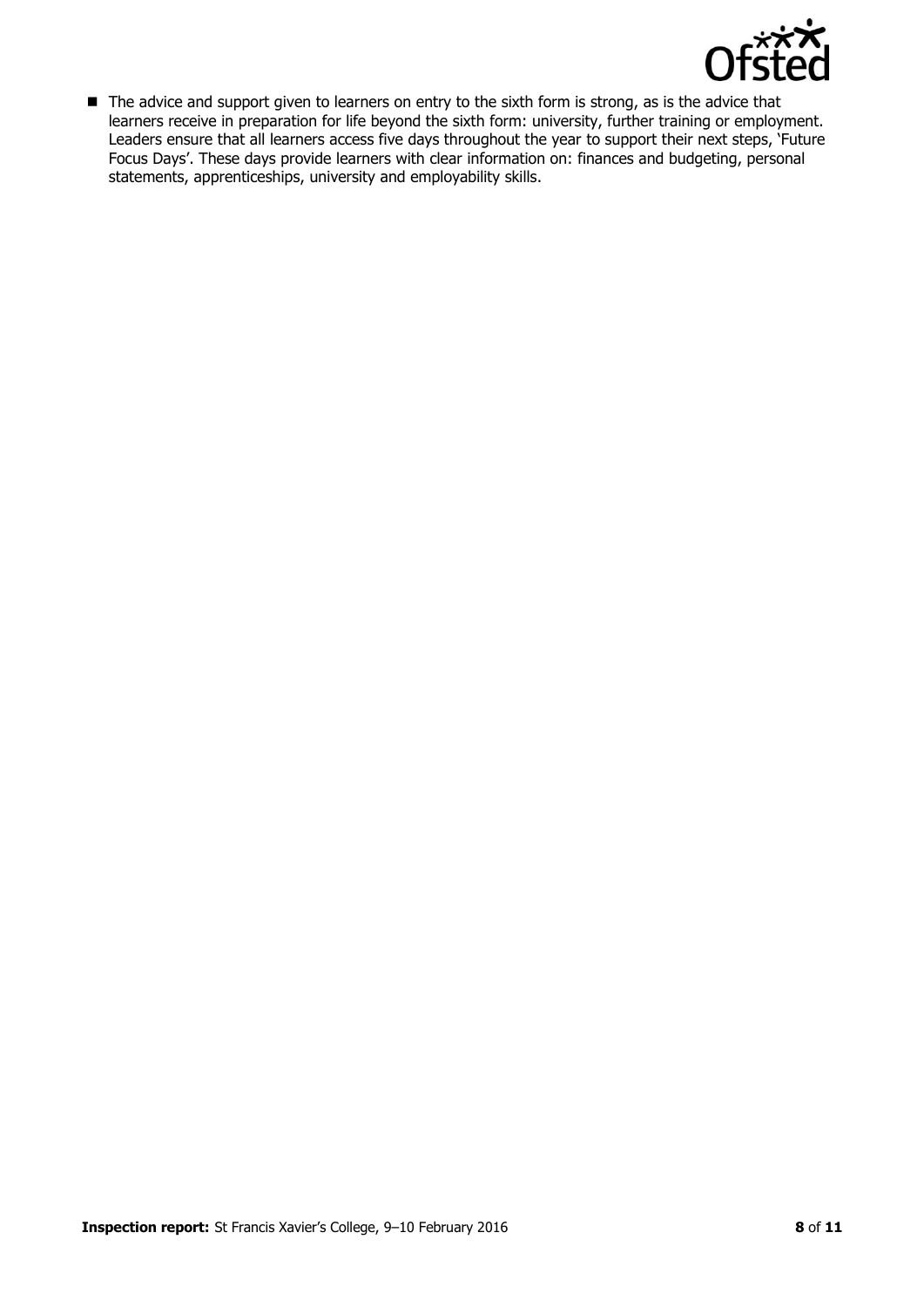

## **College details**

| Unique reference number  | 138463    |
|--------------------------|-----------|
| <b>Local authority</b>   | Liverpool |
| <b>Inspection number</b> | 10005522  |

This inspection was carried out under section 8 of the Education Act 2005. The inspection was also deemed a section 5 inspection under the same Act.

| <b>Type of college</b>                                   | Secondary                  |
|----------------------------------------------------------|----------------------------|
| <b>College category</b>                                  | Academy converter          |
| <b>Age range of pupils</b>                               | $11 - 18$                  |
| <b>Gender of pupils</b>                                  | <b>Boys</b>                |
| Gender of pupils in 16 to 19 study<br>programmes         | Mixed                      |
| <b>Number of pupils on the college roll</b>              | 1,135                      |
| Of which, number on roll in 16 to 19 study<br>programmes | 160                        |
| <b>Appropriate authority</b>                             | The governing body         |
| <b>Chair</b>                                             | Andrew Keeley              |
| <b>Headteacher</b>                                       | Les Rippon                 |
| <b>Telephone number</b>                                  | 0151 288 1000              |
| <b>Website</b>                                           | www.sfx.liverpool.sch.uk   |
| <b>Email address</b>                                     | admin@sfx.liverpool.sch.uk |
| <b>Date of previous inspection</b>                       | 22-23 May 2013             |

### **Information about this college**

- The college is a larger-than-average 11–16 secondary college for boys, with a small mixed sixth form.
- The proportion of pupils eligible for the government's pupil premium grant is slightly below the national average. The pupil premium is additional government funding for pupils who are known to be eligible for free college meals and those looked after by the local authority.
- The proportion of pupils of a minority ethnic heritage is well below national averages. Hardly any pupils speak English as an additional language.
- The proportion of pupils with a disability or special educational needs is above average and those with a healthcare plan are below average.
- A small number of pupils are educated off site at a range of providers: Alder Hey Centre for Education, and Everton Free School.
- The college meets the government's floor standards, which are the minimum expectations of pupils' attainment and progress in English and mathematics.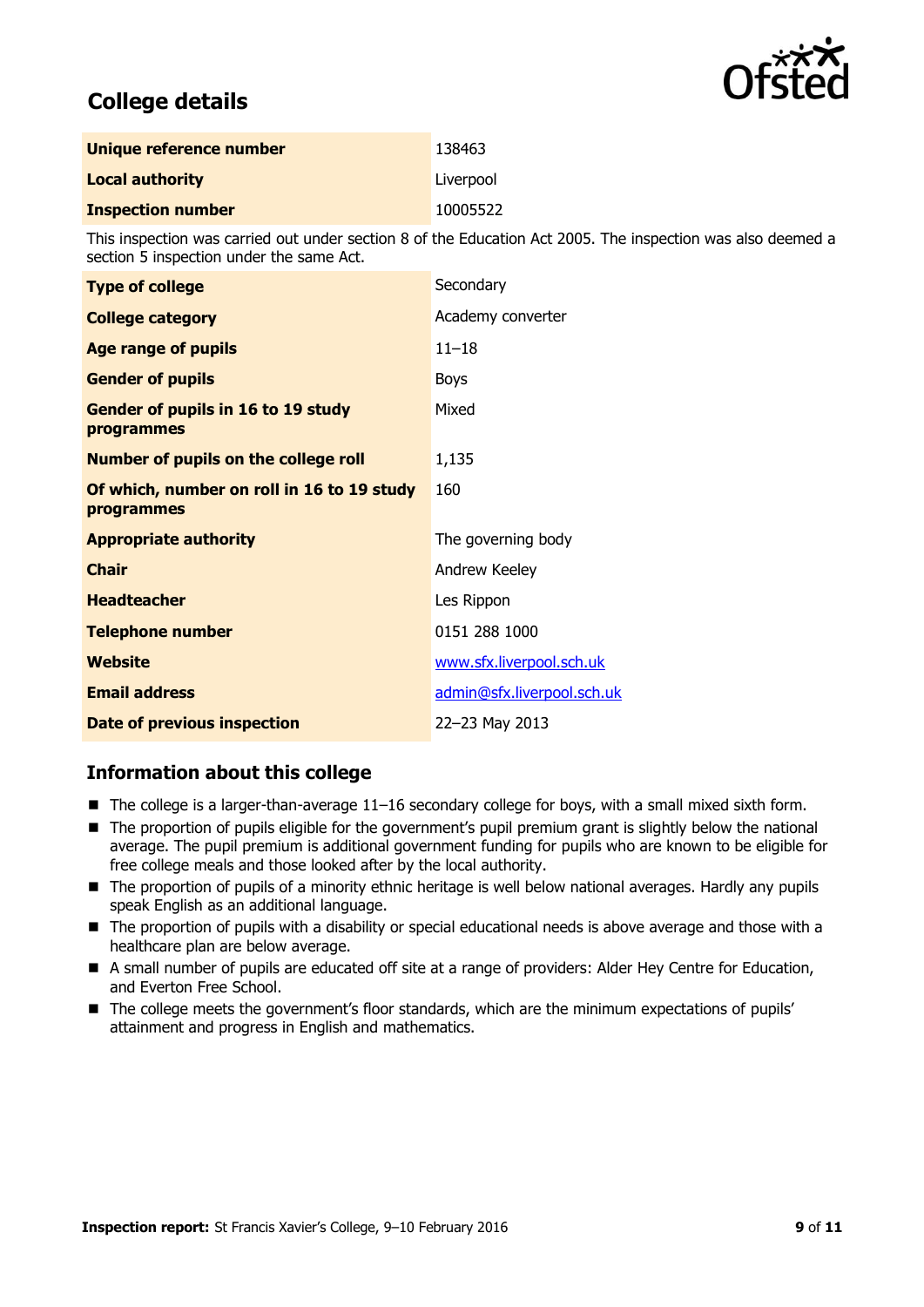

### **Information about this inspection**

- Meetings were held with the headteacher, members of the senior team, middle leaders, members of the governing body and officers from the local authority. Inspectors also spoke by telephone with a member of staff from all external educational providers.
- **Inspectors observed learning in a wide range of lessons across all year groups, including observations** with senior leaders. During these observations, inspectors looked at pupils' and learners' work and talked to them about it. Inspectors also sat in on a one-to-one reading session.
- Inspectors viewed registration periods and an assembly, and made a visit to the college's internal inclusion unit.
- **Inspectors formally interviewed a large number of pupils, and spoke to a range of pupils and learners** informally at break and lunchtime. Inspectors also observed pupils' and learners' conduct and behaviour throughout the college day.
- Meetings were held with qualified teachers, including teachers undertaking training at the college.
- The inspection team observed the college's work; scrutinised data about pupils' and learners' achievement, behaviour and attendance; scrutinised pupils' and learners' work; looked at documents used by leaders to check the college's work; reviewed minutes of meetings of the governing body; and viewed records relating to the monitoring of teaching. During the inspection, detailed consideration was given to policies and practices relating to safeguarding and also how the college prepares its pupils and learners for life in modern Britain.
- Inspectors took account of the 39 responses to the Ofsted online questionnaire, Parent View, as well as data from the college's own parental surveys. Inspectors also considered the responses to the staff and pupils' online questionnaire and reflected upon documents relating to the most recent monitoring visit by the Archdiocese of Liverpool.

### **Inspection team**

| Dawn Platt, lead inspector | Her Majesty's Inspector |
|----------------------------|-------------------------|
| <b>Stephen Ruddy</b>       | Ofsted Inspector        |
| Paul Edmondson             | Ofsted Inspector        |
| <b>Marcia Harding</b>      | Ofsted Inspector        |
| <b>Claire Hollister</b>    | Ofsted Inspector        |
| <b>Annette Patterson</b>   | Ofsted Inspector        |
| <b>Lenford White</b>       | Ofsted Inspector        |